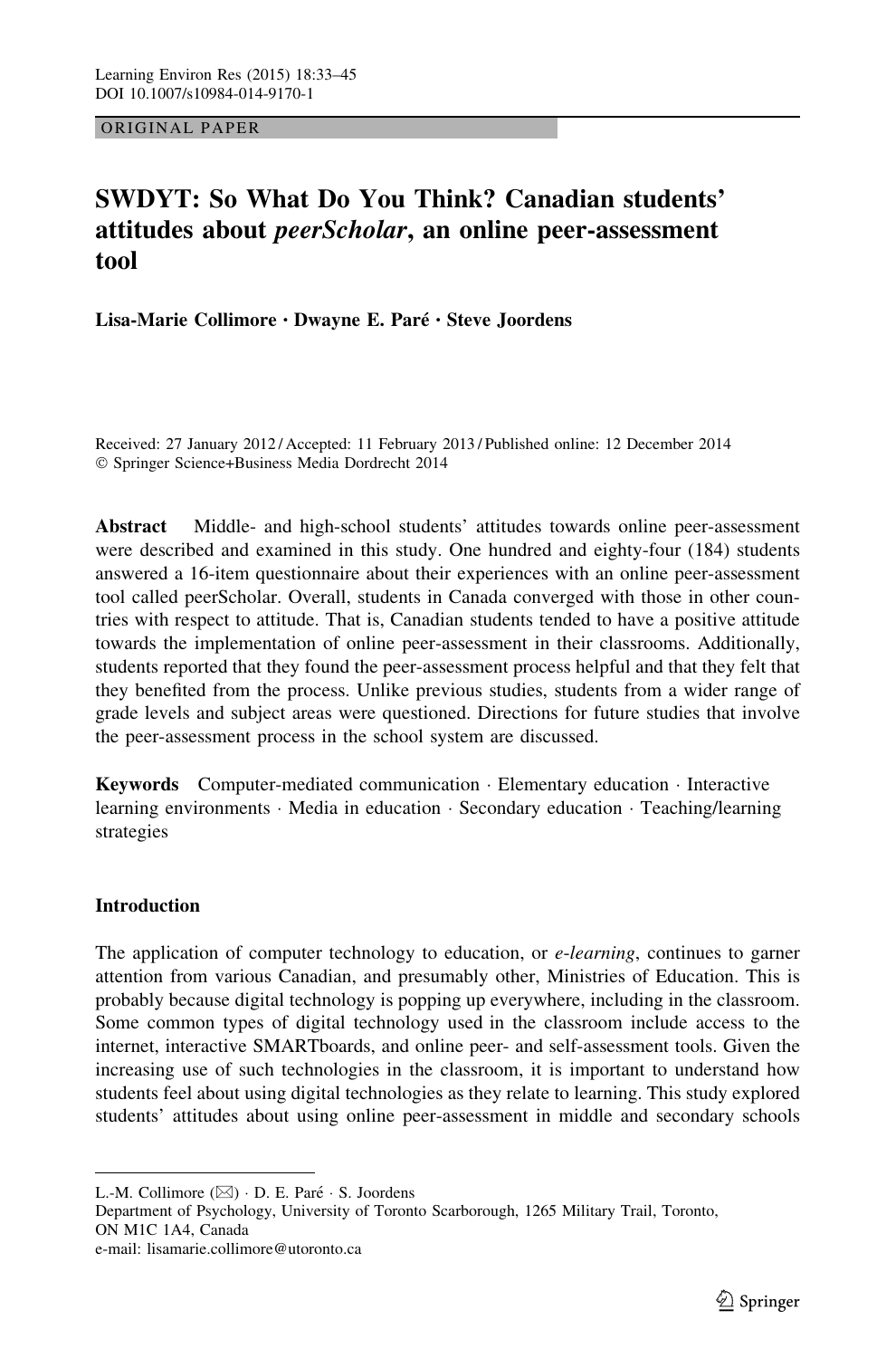across various locations in Canada and highlighted attitudes toward a specific peerassessment tool called peerScholar.

In Canada, the use of digital technology to administer curriculum-based lessons in middle or secondary schools is a relatively uncommon teaching practice, despite the belief that digital technologies can help to foster a variety of 21st century student outcomes like collaboration and critical thinking. Reasons for this scarcity include the lack of scientific evidence supporting the effectiveness of using online educational technologies in classrooms (Canadian Council on Learning [2009\)](#page-11-0), digital tools frightening some educators and school boards (Canadian Council on Learning [2009\)](#page-11-0), and the challenges associated with students lacking appropriate experience in using online systems for learning or assessment (Tsai [2009\)](#page-12-0). The resources needed to support digital technology can also vary between school districts and even across provinces. For example, the e-learning Ontario initiative promotes the use of various digital learning tools to enhance student learning from Kindergarten to Grade 12 (Ontario Ministry of Education website [2012\)](#page-12-0), whereas there is only one project on Alberta's initiative list, namely, Curriculum Redesign for which technology is mentioned as an outcome (e.g. ''enhanced access to curriculum that is supported by technology''; Alberta Ministry of Education website [2012](#page-11-0)).

Despite differences in provincial educational initiatives, it is well known that many Canadian students use the internet regularly to acquire information (Gibson and Oberg [1999,](#page-12-0) [2004\)](#page-12-0). Chat rooms, forums and other online applications, for instance, are examples of common online avenues that students use to seek information for learning. Students often use chat rooms for help with homework assignments (Community Access Program Government of Canada; Swift and Taylor [2003\)](#page-12-0) and use Wikipedia ''to communicate, collaborate, or contribute to a common pool of knowledge'' (Ebner et al. [2008,](#page-11-0) p. 200). Moreover, voluntarily participating in a forum has been found to enhance course performance and also slightly increase examination performance among university level students (Cheng et al. [2011\)](#page-11-0). These findings demonstrate that students are using the internet for learning despite it being a non-traditional method of learning information.

The reliance of such online applications is not confined to higher education; middle- and high-school students engage in technology-enhanced learning as well. Garland ([2006](#page-11-0)) noted that portable computers are becoming increasingly common in kindergarten to Grade 12 (K–12) schools, as is online access (Gray and Lewis [2009](#page-12-0)). Students are using such technologies for many domains including writing, drawing, logical arguments and mathematics. Studies have shown that students who use digital technologies show greater gains in intelligence, problem solving and language skills compared with those who do not use such technologies (Clements and Sarama [2003;](#page-11-0) Haugland [1999;](#page-12-0) Swaminathan and Wright [2003;](#page-12-0) Vernadakis et al. [2005](#page-12-0)). Learning online is thus becoming ubiquitous in the Canadian school system across all levels and domains.

Past research has also revealed that when technology is used in the classroom student engagement is heightened. For instance, using computers or other technologies to complete an assignment has been found to encourage students to engage in both problem solving and critical thinking exercises (Muir [1994](#page-12-0); Peck and Dorricot [1994\)](#page-12-0). Similarly, teachers reported that students were excited to use tablet computers in their class, and that preschool students said that they liked using the tablets even in light of technical difficulties (Couse and Chen [2010\)](#page-11-0). These are promising, albeit indirect, reports of students' attitudes about digital technology use in the classroom.

In conjunction with increased digital technology use, there has been a shift in how educators assess their students. Educators typically assess how well a student is reaching curriculum expectations through tests and examinations (i.e. summative assessment or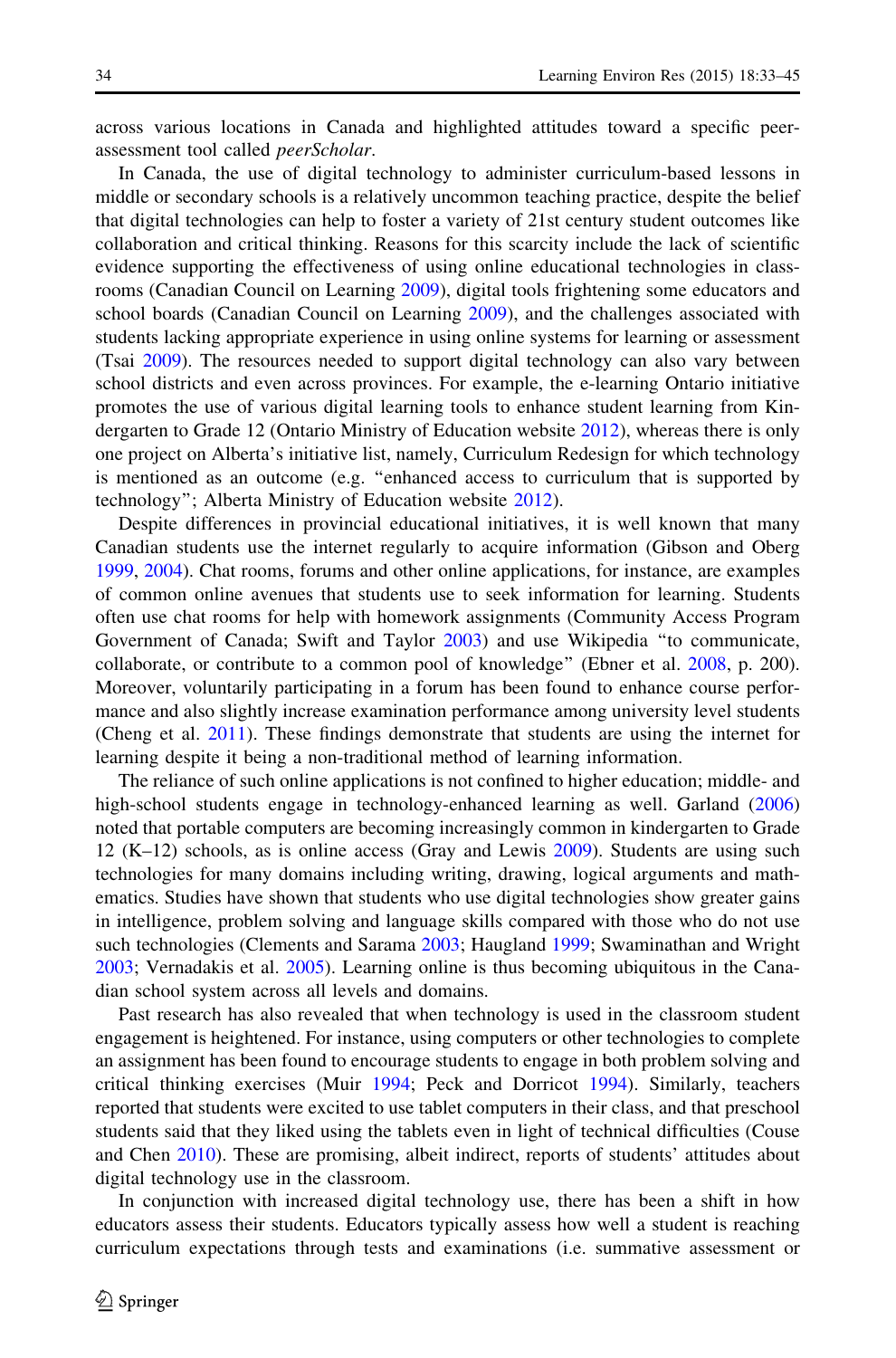assessment of learning). This type of assessment is performed by the educator and involves very little interaction with students. However, research has suggested that some control should be given to students in order to achieve higher student engagement and to promote learning (Orsmond et al. [2002](#page-12-0)). Thus alternative assessment approaches, such as formative assessment for which educators assess students by identifying and responding to the students' learning needs, has been promoted in recent years. There are two types of formative assessment: assessment for learning and assessment as learning (Bennett [2011](#page-11-0); Black and Wiliam [1998\)](#page-11-0). With assessment for learning, educators give students' rich feedback and encouragement through scaffolding and instruction for improvement. Educators who use assessment as learning help their students to develop the capacity to be independent learners who are able to set individual goals, monitor their own progress, determine next steps and reflect on their thinking and learning.

One way for educators to implement assessment as learning in their classrooms is through the use of online peer-assessment in which groups of students' rate and give written comments to the work of their peers (Falchikov [1995](#page-11-0)). The notion is that students learn as they assess the work of their peers and, in a formative manner, they learn to improve their own work thanks to the guidance provided by their peers. Online peerassessment is the process that was examined in the current investigation.

Online peer-assessment tools are being used more frequently in the classroom, with studies showing that students are benefiting from the use of these tools (Black and Wiliam [1998;](#page-11-0) Cho and MacArthur [2010;](#page-11-0) Falchikov [2001](#page-11-0); Lin et al. [2002](#page-12-0); Pare´ and Joordens [2008](#page-12-0), [2009;](#page-12-0) Tsai [2009](#page-12-0)); this is especially true of higher education classrooms. Pare´ and Joordens, for example, have a series of studies that highlight the use of online peer-assessment and its benefits in large-sized university courses. Their work has shown that the peer-assessment process fosters the development of critical thinking skills by exposing students to a wide range of levels of work produced in the classroom. By asking students to give comments and rate each other's work, students are encouraged to think deeply about what makes something 'a good' paper versus 'a bad' one. More specifically, Paré and Joordens ([2008](#page-12-0)) found that, when a summative online peer-assessment tool was used, the average grade given by a set of peer markers was similar to the grade given by experts, and that 5–6 is the optimal number of peer-assessors to use in higher education classrooms to ensure the validity of peer-assessment grades (Paré and Joordens [2009](#page-12-0)). Convergent findings have been reported elsewhere in the literature (Cho and Schunn [2007](#page-11-0); Cho et al. [2006](#page-11-0)).

In addition to examining the reliability and validity of peer-given marks, Paré and Joordens ([2008\)](#page-12-0) also examined student attitudes towards the online peer-assessment process used in their study. Students reported positive attitudes to the online peer-assessment method, as measured by a questionnaire. This finding of a positive attitude towards the use of online peer-assessment has been reported elsewhere (Davies [2004](#page-11-0)). These positive findings can be used to reassure those university students who report having negative attitudes about the fairness of other online peer-assessment tools (Kaufman and Schunn [2010\)](#page-12-0). Given these findings, and the increased use of peer-assessment in the classroom, it becomes important for educators to continually find out how students feel about the presence of online assessment tools in the classroom in order to make the learning environment as cohesive and appropriate as possible.

Past research on the usability of software and websites is relevant to our goal of finding out more about student attitudes about online peer-assessment. Studies by Andreasen et al. ([2007\)](#page-11-0) and Castillo et al. [\(1998](#page-11-0)) have suggested that the self-report method is effective for identifying user attitudes about software applications (e.g. Mozilla). In fact, these studies suggest that novice users do reasonably well at reporting usability problems. On average,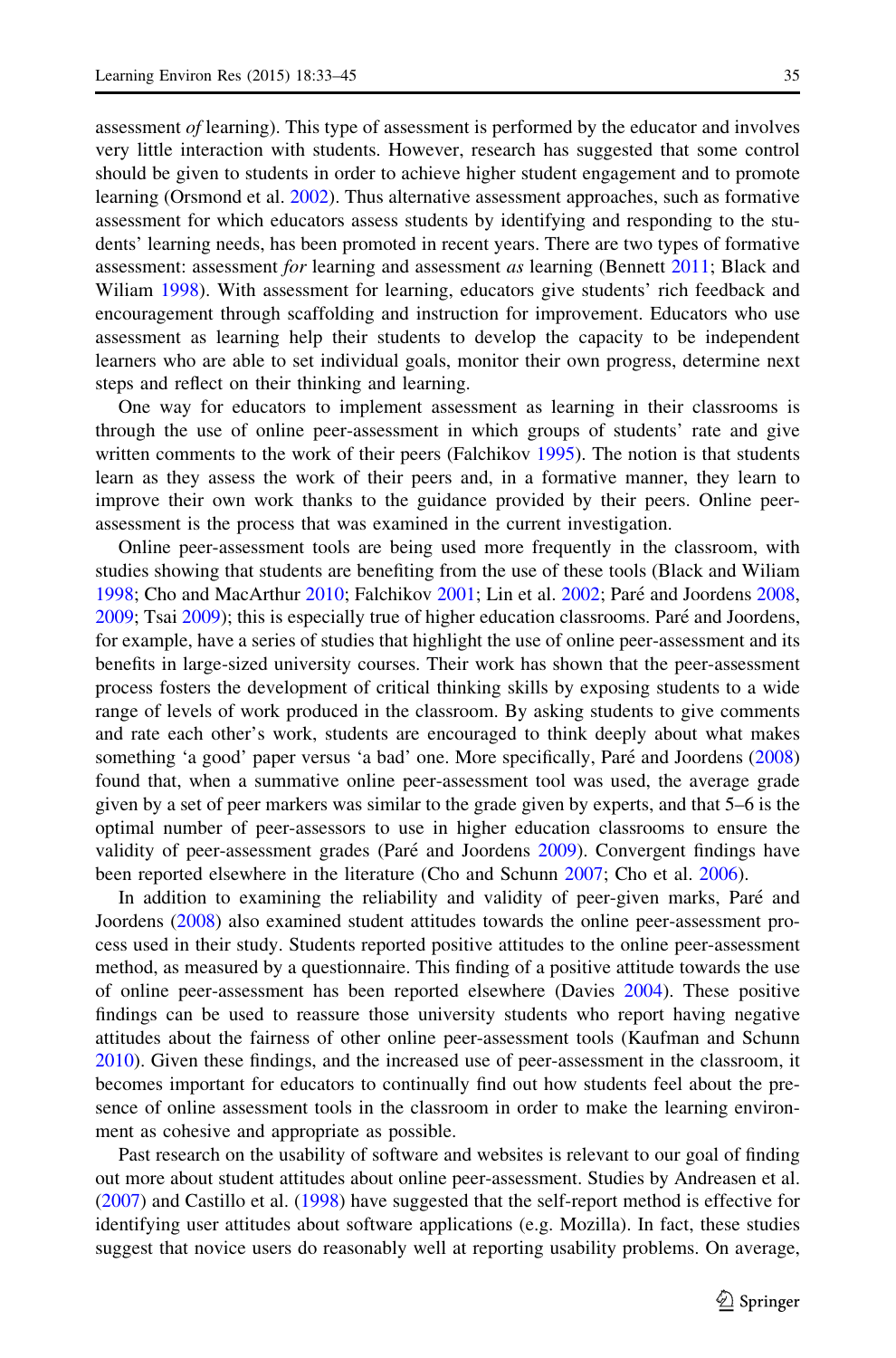novice users report about half the problems that trained usability professionals find while watching novice users in a laboratory, and novice users are good at finding problems that experts often miss. For example, novice users are good at finding learnability issues compared to experts because novice users tend to have a different frame of mind when testing software for usability (Andreasen et al. [2007\)](#page-11-0). Keeping these findings in mind, research on students' attitudes about digital technology use in the classroom could benefit from the use of a self-reporting method. Our method is thus built upon these findings.

Questionnaires are a type of self-report measure consisting of a set of highly-structured questions that can directly examine student attitudes. Studies that use questionnaires to investigate student' attitudes about the internet, and specifically the use of digital technology in the classroom, are becoming more commonplace in the literature. Wen and Tsai ([2006\)](#page-12-0) found that Taiwanese university students mostly held positive attitudes towards peer-assessment exercises and the peer-assessment process in general. However, these students seemed to consider online peer-assessment as a technical tool rather than as an e-learning process. Other studies with university students have reported convergent findings (Kaufman and Schunn [2010;](#page-12-0) Kingsley [2010](#page-12-0); Li et al. [2008](#page-12-0); Liaw et al. [2007;](#page-12-0) Vickerman [2009;](#page-12-0) Wen et al. [2006\)](#page-12-0). Students have reported mostly positive perceptions of online peer-assessment tools when their work is graded by both an instructor and a set of peers (Kaufman and Schunn [2010](#page-12-0)), and students have reported having a positive experience with peer-assessment exercises because they believed it enhanced their learning and development (Vickerman [2009](#page-12-0)).

Much less is known about high-school students attitudes about using technology in the classroom, although findings from existing studies suggest that high-school students' attitudes about technology use are somewhat consistent with those of university and college level students (Tsai et al. [2001](#page-12-0); Lin et al. [2002;](#page-12-0) Tseng and Tsai [2007\)](#page-12-0). Wong and Ng ([2005\)](#page-12-0) found that even though some younger students are not as good at giving feedback to their peers or they find the process to be long and arduous, overall, younger students find assignments that use online peer-assessment more interesting than regular non peerassessment assignments, and they find learning more interesting when online peerassessment is used. Slight variations in attitudes could arise because high-school students are more impressionable than university students, with studies demonstrating that student attitudes towards all subjects, including computing, are significantly affected by the attitudes of high school teachers (Barker et al. [2009;](#page-11-0) Tillberg and Cohoon [2005](#page-12-0)).

Given that not much research has been collected on the attitudes of students in middleschool and high-school, especially in the North American school system, the current study was exploratory, and its purpose was to describe and assess students' attitudes about the use of online peer-assessment across a number of school regions and grade levels in Canada. We asked students to complete a questionnaire about their experience after using an online peer-assessment tool, and we anticipated finding that, in general and similar to university students, students in Grades 8–12 would have positive attitudes about using this online peer-assessment tool to complete a class assignment.

## Method

#### Participants

In total, 391 students participated in this study. Upon completion of an online class assignment, all students received a link to the online survey. The final sample included 184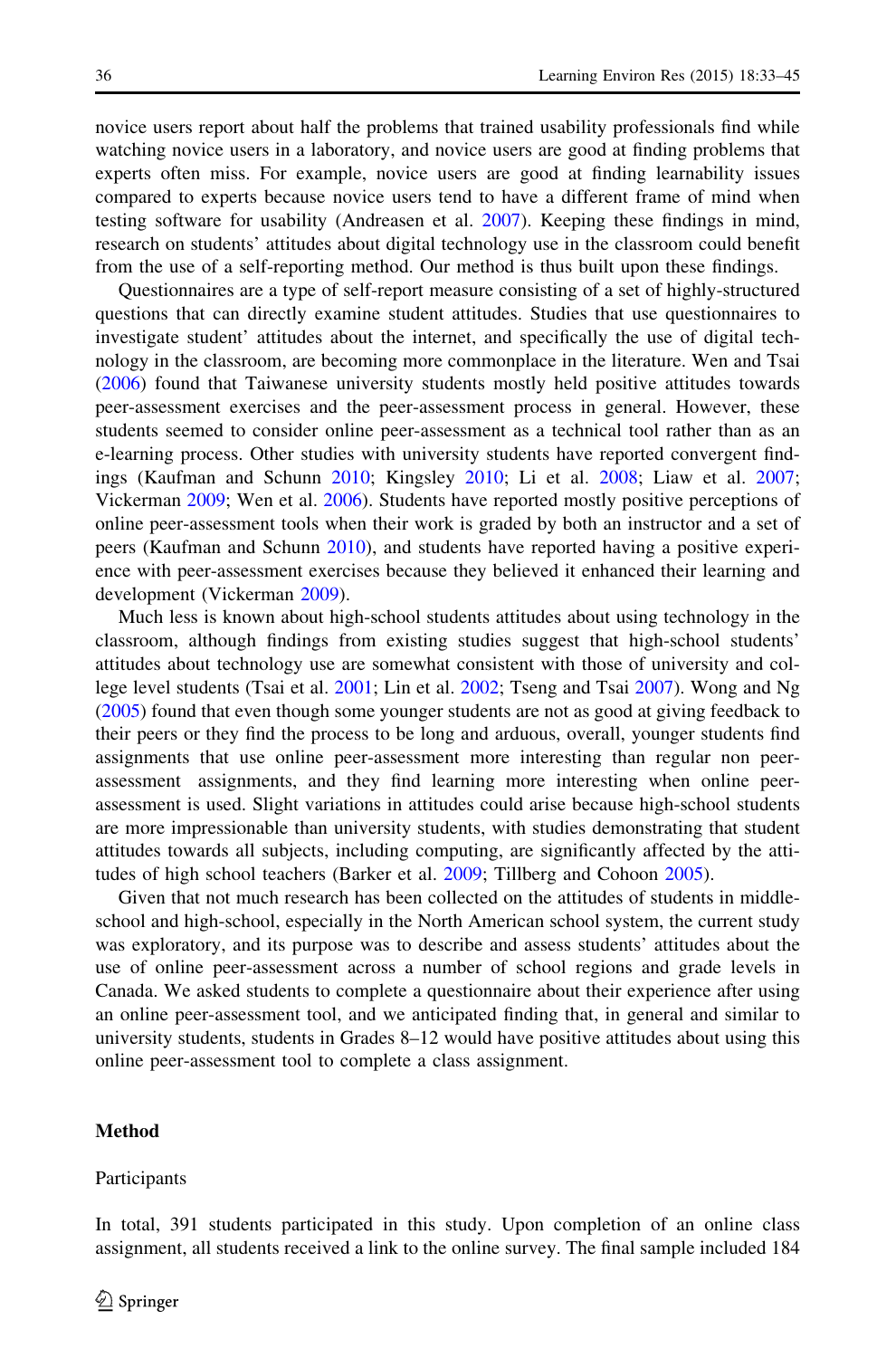students ( $n_{\text{males}} = 96$  and  $n_{\text{females}} = 88$ ). Information about student age was not collected; instead, we collected information about student grade level. Students in the final sample were, for the most part, high-school students ( $n_{\text{grade } 8} = 38$ ,  $n_{\text{grade } 9} = 9$ ,  $n_{\text{grade } 10} = 37$ ,  $n_{\text{grade 11}} = 84$ ,  $n_{\text{grade 12}} = 16$ ). Students were sampled from five provinces across Canada (Alberta, British Columbia, Nova Scotia, Ontario and Saskatchewan). In order to maintain school region anonymity, provinces are arbitrarily labeled as Locations 1–5. The breakdown of student participation from each location was as follows: Location 1 (20.7 %), Location 2 (23.4 %), Location 3 (23.9 %), Location 4 (11.4 %), and Location 5 (20.7 %). The data reported here are based on this final sample.

#### **Materials**

The student questionnaire (see the "[Appendix](#page-10-0)") consisted of 16 items. The first part of the questionnaire asked about demographic information. The second part of the questionnaire asked about student attitudes and included 11 five-point Likert items with responses ranging from one (strongly disagree) to five (strongly agree) and three open-ended questions about what students liked and disliked about peerScholar and what they learned from the peer-assessment process. Items 3, 4, 5, and 16 asked students about their attitudes on internet use and online peer-assessment in general, while Items 6–15 asked about their attitudes on using peerScholar specifically. The questionnaire was administered using Survey Monkey, an online questionnaire service; this allowed quick and easy administration to respondents who were not in the same city as the primary investigator.

### Procedure

Teachers received an email to set up a field test for their class and were responsible for determining whether or not the field test would be undertaken in class or as a homework assignment. Once permission was granted, each teacher received a user account for the online peer-assessment tool used in this study. The online tool, called peerScholar, has been effectively used in higher education settings (Pare´ and Joordens [2008,](#page-12-0) [2009](#page-12-0)) and was modified for middle- and high-school aged students to include a formative peer-assessment process. For all of these students, the peer-assessment process consisted of four phases: Create, Assess, Reflect/Revise, and Evaluate. In the Create Phase, students created a draft of their assignment and submitted it to the system, while making sure that it followed the rubric's guidelines and their teacher's instructions. In the Assess Phase, students anonymously assessed a fixed number of peer draft assignments. Because the number of assessors was selected by the teacher, the number of assessors varied across class. In the Reflect/Revise Phase, students actively reflected upon the anonymous peer feedback they received and used it for guidance to help them rewrite their assignment and then submit it to their teacher. In the Evaluate Phase, the teacher evaluated the students' work, including the various stages of the peer-assessment process. This peer-assessment process can be easily remembered as the C.A.R.E process (Create, Assess, Reflect/Revise, and Evaluate).

Each teacher used an assignment of their choice, thus the rubrics and the lengths of each assignment were class specific. The rubrics selected were ones familiar to the students and had been used all year long for other non-peer-assessment assignments. Thus students had previous detailed discussions on the rubric in class before the start of the online peerassessment assignment. The length of time given by teachers to complete the assignments also differed. For locations 2, 4, and 5 the assignment (from the Create Phase to the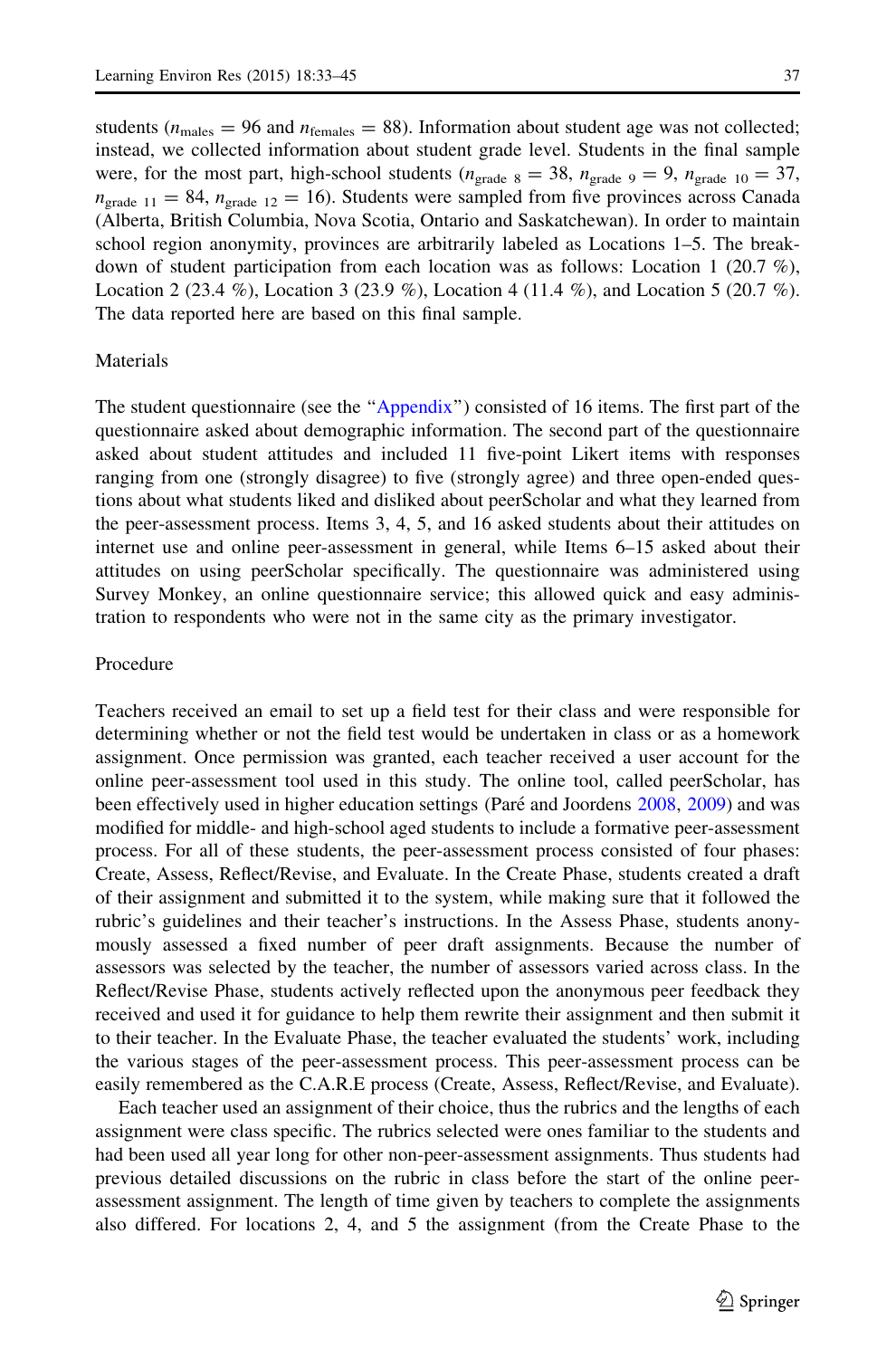Reflect/Revise Phase) was scheduled for 1 week, whereas Location 3 was scheduled for 1 month, and Location 1 was scheduled for 1 day.

All assignment details/instructions were available within peerScholar, and all submissions were done electronically through this tool. Students were expected to complete the assignment online and in a timely manner. Students were aware that they were participating in a field test and were told that they would be asked about their experiences afterward.

Once the assignments were completed, teachers were sent the web link to the student questionnaire. Teachers were asked to distribute the questionnaire link to their students. All teachers received the link approximately 1 week after the completion of the assignment (i.e. upon completion of the Evaluate Phase).

#### Results and discussion

#### Questionnaire response rate

The response rate for the student questionnaire was 47.1 %, which is lower than previously-reported response rates with high school students (e.g. around 70 %; Lin et al. [2002;](#page-12-0) Wong and Ng [2005\)](#page-12-0). One reason for the lower response rate could be that our students received the link to the questionnaire from their teacher and not from the researcher directly. Because of this, students might not have seen the completion of the questionnaire as mandatory but rather as an exercise that did not need to be completed in a timely manner. Another reason for the lower response rate could be timing. Because students received the link for the questionnaire only after they had completed the assignment, and because teachers determined when the assignment ended, some students finished the assignment earlier in the semester than others. As a result, students finishing later in the term probably did not have time to complete the questionnaire before the semester ended.

#### Questionnaire results: quantitative and qualitative

Quantitative analyses (means and standard deviations) for the five-point items are shown in Table [1.](#page-6-0) Responses to the majority of these items suggested that, overall, students held a positive attitude towards peer-assessment in general and the peer-assessment process within peerScholar specifically, because mean scores for most items were closer to four (the 'agree' range). Figures [1](#page-6-0), [2](#page-7-0), and [3](#page-7-0) further illustrate the students' positive attitudes towards internet usage and peer-assessment. Moreover, although students agreed that the peer-assessment process could help them to understand ideas from a different perspective before participating in an assignment (Item 7;  $M = 3.38$ , SD = 1.00), their agreement significantly increased after having participated in only one peerScholar assignment (Item 9;  $M = 3.66$ ,  $SD = 1.01$ , t (179) = -4.80, p < 0.001.

Taken together, these findings suggest that students were comfortable with the idea of using online tools in the classroom, and they felt that the peer-assessment process was enjoyable and beneficial. The increase in agreement from Item 7 to Item 9 also suggests that, even after one exposure, students still agreed strongly with the idea that the activity was a way to get experience with additional perspectives about the assignment topic. This latter finding is indicative that participating in a peer-assessment assignment helps to foster assessment as learning skills, such as learning to understand ideas from a different perspective other than their own.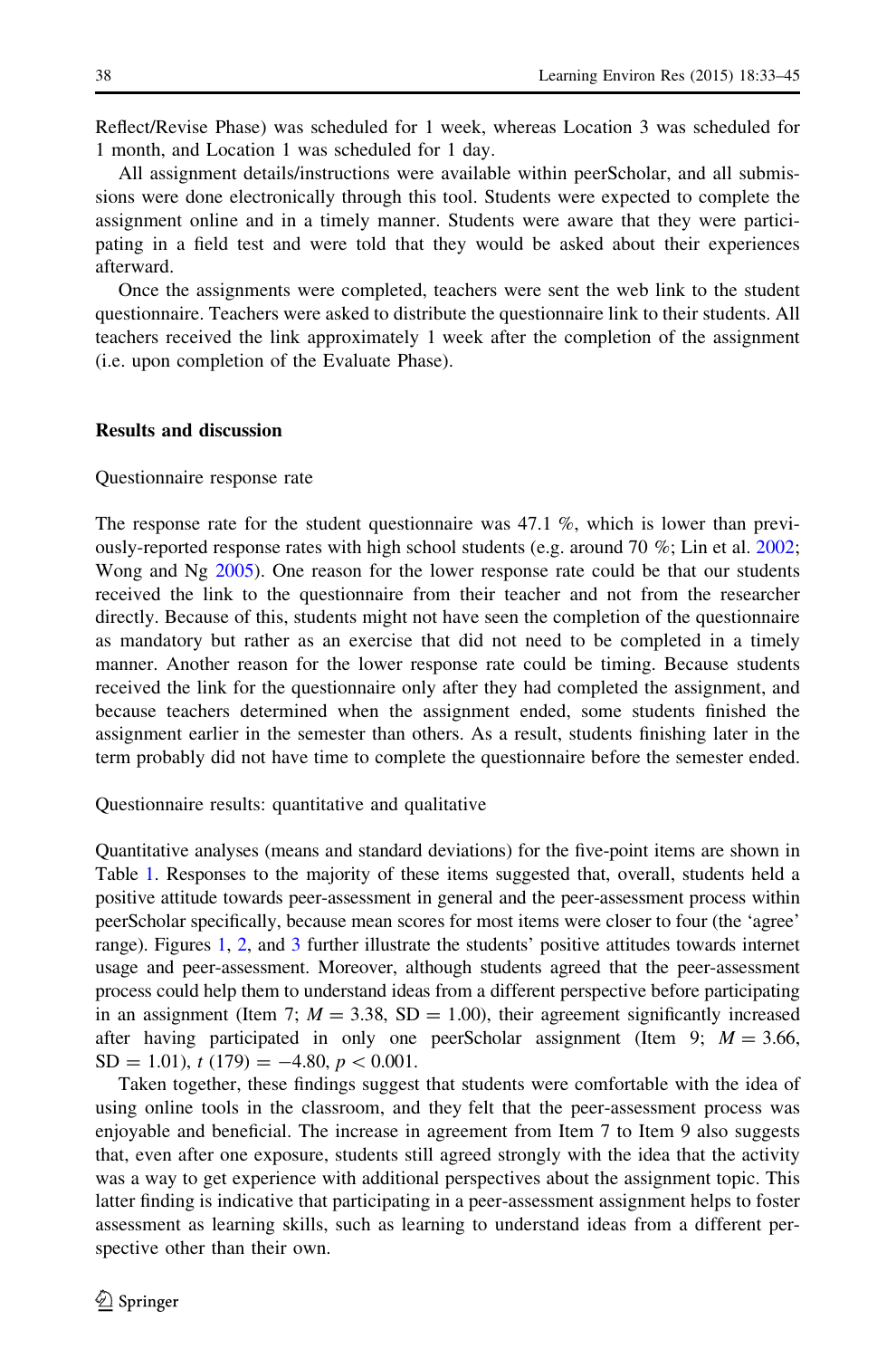<span id="page-6-0"></span>

| <b>Table 1</b> Mean and standard deviations for each five-point item |
|----------------------------------------------------------------------|
|----------------------------------------------------------------------|

| Item |                                                                                                                        | Mean | SD.  |
|------|------------------------------------------------------------------------------------------------------------------------|------|------|
| 3    | I feel very confident using the internet                                                                               | 4.54 | 0.63 |
| 4    | I think there is a benefit to online peer-assessment                                                                   | 3.86 | 0.89 |
| 5    | I like online peer-assessment                                                                                          | 3.49 | 1.10 |
| 6    | Before I used peerScholar, I thought of this activity as a procedure for submitting my<br>assignment                   | 3.12 | 0.98 |
| 7    | Before I used peerScholar, I thought of this activity as a way to understand an idea from<br>different perspectives    | 3.38 | 1.00 |
| 8    | After I used peerScholar, I still think of this activity as a procedure for submitting my<br>assignment                | 3.19 | 1.04 |
| 9    | After I used peerScholar, I still think of this activity as a way to understand an idea from<br>different perspectives | 3.66 | 1.01 |
| 10   | It was easy to submit my composition/work in peerScholar                                                               | 3.64 | 1.13 |
| 11   | It was easy to read all of my peers' work in peerScholar                                                               | 3.86 | 0.97 |
| 12   | It was easy to revise and resubmit my work in peerScholar                                                              | 3.42 | 1.13 |
| 13   | Overall, peerScholar was easy to use to complete my assignment                                                         | 3.65 | 1.11 |



Fig. 1 Percentage of student responses to Item 3 "I feel confident in using the internet" ( $N = 184$ )

Additional findings from the questionnaire were that the majority of students (67.4 %) held positive attitudes about the ease of submitting their composition to peerScholar (Item 10) and that the majority (77.2 %) held positive attitudes about reading their peers' compositions within peerScholar (Item 11). Clearly, high-school students felt that using peerScholar to complete an online peer-assessment assignment was manageable and easy to do, which suggests once again that the use of online technology was not a hindrance for this group of high-school students.

Qualitative analyses using tag clouds were examined for the open-ended items of the questionnaire, namely, Items 14, 15 and 16. A tag cloud is a visual representation for text data often made up of single words that are weighted using font size (e.g. a word that occurs most often will be displayed in the largest font). Table [2](#page-8-0) contains the most-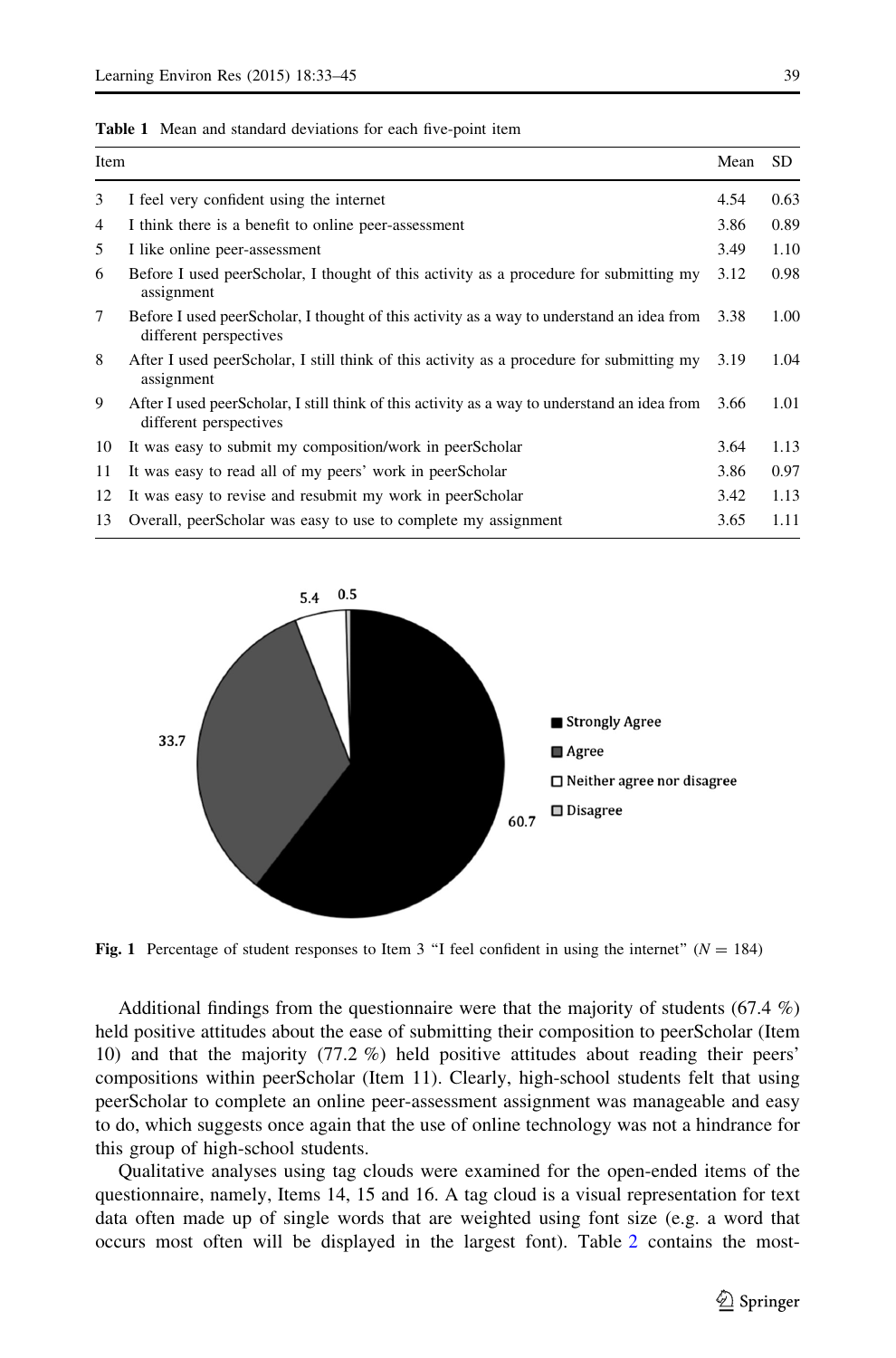<span id="page-7-0"></span>

Fig. 2 Percentage of student responses to Item 4 "I think there is a benefit to online peer-assessment"  $(N = 184)$ 



Fig. 3 Percentage of student responses to Item 5 "I like online peer-assessment" ( $N = 182$ )

frequently used words from the open-ended questions along with a random selection of student responses associated with each tag. These open-ended responses revealed that, although students disliked some functionality about the online peer-assessment tool (such as the saving features not working as expected), most students reported that they liked the anonymity associated with peerScholar and hearing the opinions of their peers. With respect to assessment for learning, students were very open about what they felt that this online peer-assessment process did for them. For example, students were able to use the feedback that they received to correct errors in their work which, in their opinion, led to better essays.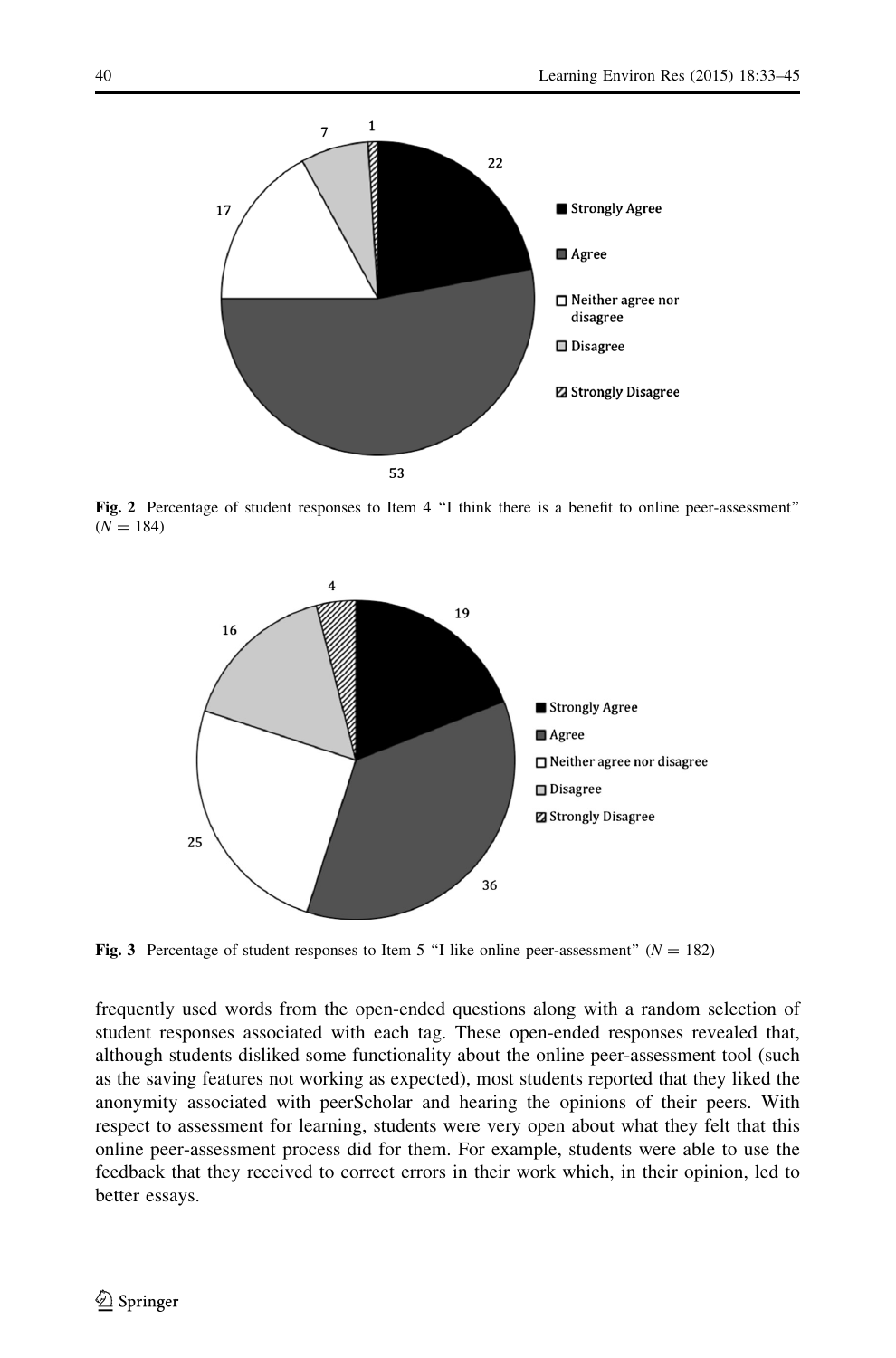| Item |                                                                              | Tag       | Student example                                                                                                                                                                                                                                                                                                                                                                                                                                                                         |  |
|------|------------------------------------------------------------------------------|-----------|-----------------------------------------------------------------------------------------------------------------------------------------------------------------------------------------------------------------------------------------------------------------------------------------------------------------------------------------------------------------------------------------------------------------------------------------------------------------------------------------|--|
| 14   | What did you like?                                                           | Anonymity | I liked how it sent my work to all my peers<br>anonymously and how I was able to type right on<br>the website                                                                                                                                                                                                                                                                                                                                                                           |  |
|      |                                                                              | Opinions  | I enjoyed submitting my own work to get feedback<br>from my peers because it allows me to see where<br>I am stronger and weaker in my writing. I liked<br>knowing sections of my writing that others liked,<br>and those that others thought needed to be<br>supported/developed more. When my peers used<br>my exact words to explain a concept to me in the<br>feedback, it sounded effective, and I think it<br>really helped me understand their point of views<br>and opinions too |  |
| 15   | What did you dislike?                                                        | Confusing | How the formatting didn't always stick while<br>submitting my essay ( <i>i.e.</i> the spaces between<br>paragraphs were gone). Confusing                                                                                                                                                                                                                                                                                                                                                |  |
| 16   | What did you feel you learned<br>from the online peer-assessment<br>process? | Write     | That getting other people to read over your work<br>helps me write better quality essays                                                                                                                                                                                                                                                                                                                                                                                                |  |
|      |                                                                              |           | With the online peer assessment system, since the<br>anonymity was ensured, it was easier to write the<br>assessment in a more objective point of view                                                                                                                                                                                                                                                                                                                                  |  |

<span id="page-8-0"></span>Table 2 Tags and examples of student responses to open-ended Items 14, 15 and 16

Effects of gender, grade level and school region

Additional quantitative analyses were conducted with the questionnaire responses. Because our sample consisted of both genders and various grade levels, one of its goals was to explore whether or not student attitudes about peer-assessment differed among these groups. There were no significant group differences among attitude responses for gender or grade; males did not differ from females, nor did the grade levels differ from one another. Given this, all subsequent analyses were collapsed across gender and grade level.

Also of interest was whether student attitudes about peer-assessment differed across school regions (i.e. location). Several one-way analyses of variances (ANOVA) were conducted to examine the effect of school location on scores for each item in the questionnaire. There were some significant differences for student attitude of peer-assessment across the different school locations tested [Item 3,  $F(4, 183) = 2.80$ ,  $p = 0.03$ ; Item 5,  $F(4, 183) = 3.65, p = 0.01,$  Item 9,  $F(4, 183) = 2.64, p = 0.04,$  Item 10,  $F(4, 183) = 2.64, p = 0.04,$  $183$ ) = 3.02, p = 0.02, Item 13,  $F(4, 183) = 3.70$ , p = 0.01] Post hoc comparisons using Bonferroni corrections revealed five significant differences, with mean numbers closer to one representing agreement and mean numbers closer to two representing disagreement. Students from Location 3 ( $M = 1.32$ , SE = 0.07) and from Location 1 ( $M = 1.32$ ,  $SE = 0.08$  agreed more with Item 5 "I like online peer-assessment" than those in Location 5 ( $M = 1.63$ ,  $SE = 0.08$ ). This difference in student attitude for this item could be because the teacher administering the online peer-assessment assignment in Location 3 was highly technical and experienced in using digital technologies. This could explain why these students liked and might have had more confidence in using the online system than those in Location 5. This latter location was one where the teacher only had some (to very little) technical experience.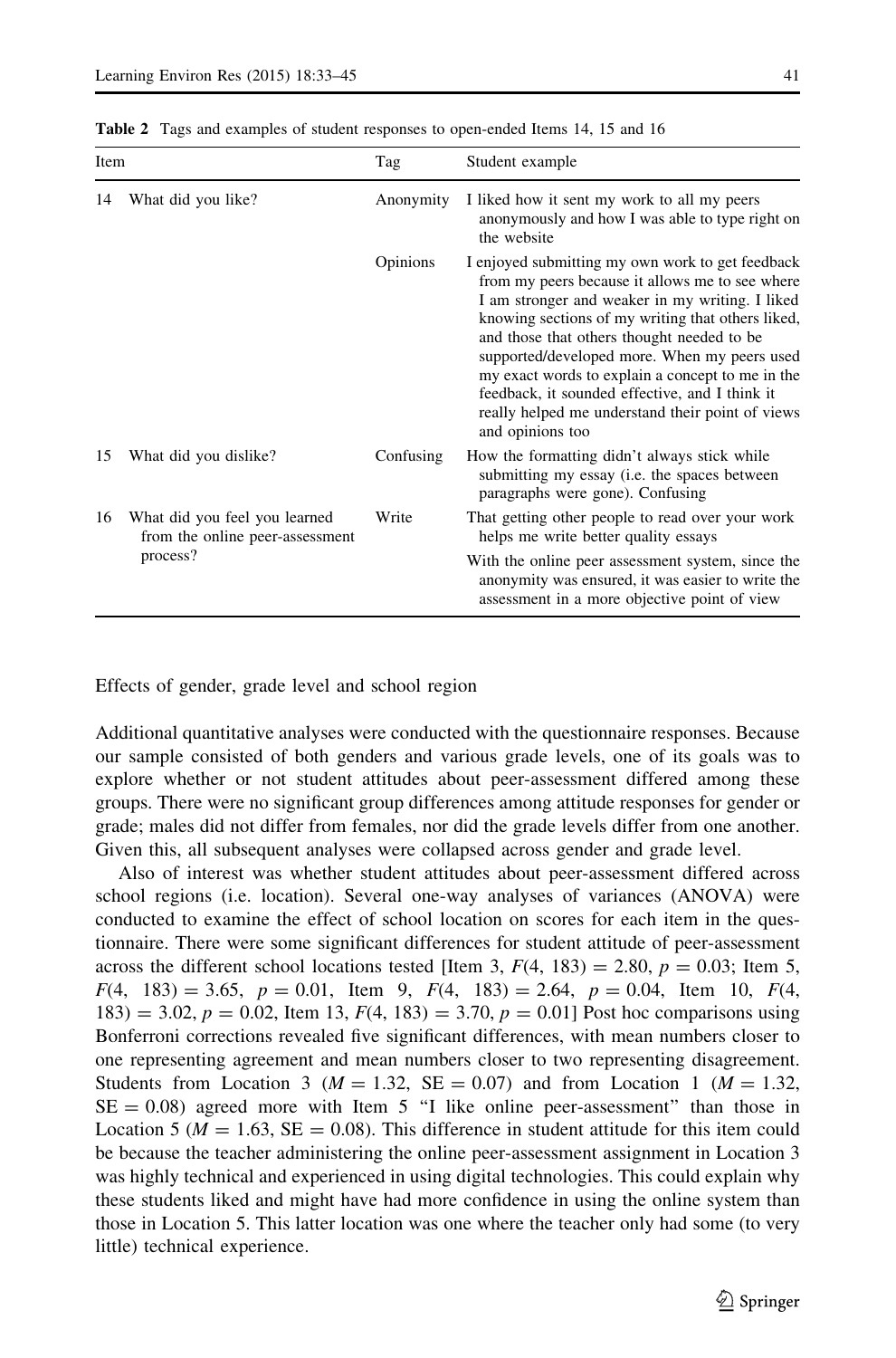Students from Location 3 ( $M = 1.25$ , SE = 0.07) also agreed with Item 9 "After using peerScholar, I still think of this activity as a way to understand an idea from different perspectives" more than those in Location 2 ( $M = 1.55$ ,  $SE = 0.08$ ). This result could stem from the fact that the teacher in Location 3 gave students clearer instructions about what to expect from the online peer-assessment assignment. For instance, the teacher from Location 3 gave these instructions to her students prior to the start of the assignment: ''You are required to include two specific questions that you would like to ask for peer feedback about your writing'', whereas the teacher from Location 2 did not elaborate on what kind of feedback was expected of the peer assessors. Lack of clear instructions for the Assess Phase could thus have explained why students in Location 2 did not agree strongly with Item 9.

Students from Location 3 ( $M = 1.13$ , SE = 0.05) agreed more with Item 10 "It was easy to submit my composition/work in peerScholar" than those in Location 2 ( $M = 1.45$ ,  $SE = 0.08$  and Location 5 ( $M = 1.42$ ,  $SE = 0.08$ ), and finally students in Location 3  $(M = 1.18, SE = 0.06)$  agreed more with Item 13 "Overall, peerScholar was easy to use to complete my assignment" than students in Location 5 ( $M = 1.49$ , SE = 0.08). These differences in attitude make sense when thought of in relation to the length of the scheduled assignments at the different locations. The assignment was longer in Location 3 than it was in Location 2 or 5. Perhaps students with longer assignments had more time to submit and complete all aspects of the online assignment without added stressors, and therefore had more positive attitudes about assignment submission. Shorter assignments in Location 2 and 5 mean that these students could have encountered more time-sensitive issues when submitting their assignment, which in turn could have negatively influenced their attitudes about submission and completion. Students in location 5, for example, would often miss the due dates for each phase, thus resulting in less positive attitudes about the overall ease of use of an online system. Another reason why student attitudes about submitting (Item 10) and completing (Item 13) an online peer-assessment assignment were more positive for students from Location 3 is believed to be because of experience using digital technologies to submit assignments; these students were already using other e-learning strategies in their classroom prior to this field test.

#### Conclusion

Overall, this study revealed that the majority of students in Canadian high schools held positive attitudes about using peerScholar, an online peer-assessment tool. This was true despite the fact that the students completed various types of assignments with different rubrics and requirements (which was a limitation of this study). Nevertheless, the current findings are the first to highlight that using peerScholar within the K-12 school system was associated with positive student attitudes. This was also the first study in which peer-Scholar was used to examine attitudes toward formative assessment assignments.

While there were no differences across grade levels, students in different school regions/locations varied in attitudes. We attribute these differences in attitude to several factors, including instructions given, teachers' skill level, and appropriate assignment type. In line with Tsai's ([2009\)](#page-12-0) suggestions for using peer-assessment with high-school students, our findings illustrate that in order to obtain positive student attitudes about online peerassessment, and peerScholar more specifically, educators need to give clear instructions about what is expected from high-school students, educators need to be highly trained in the peer-assessment tool that they wish to implement, and educators need to select an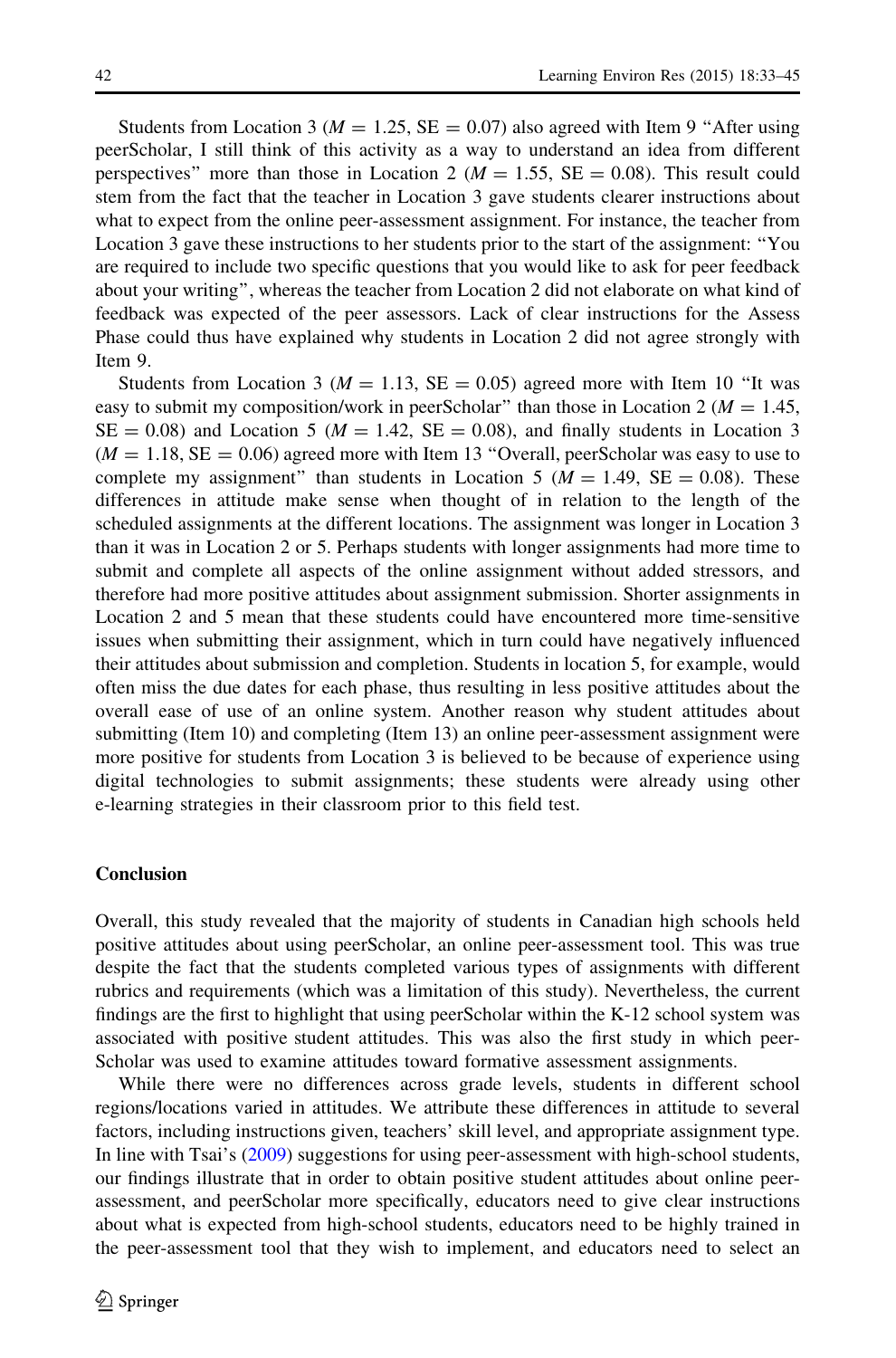<span id="page-10-0"></span>assignment and an appropriate amount of time for the length of the peer-assessment assignment, with longer assignments leading to more time for teachers to 'fix' any technical issues that might arise during the assignment.

Despite the limited exploratory nature of this study, the presence of positive attitudes towards online peer-assessment and peerScholar converges with data from past studies. Davies ([2003\)](#page-11-0) reported positive attitudes in his study of computerized assessment by peers (CAPS), with over 86 % of his sample reporting that completing the peer-assessment process helped in the learning of the course module, as did Wong and Ng ([2005\)](#page-12-0). Given these positive attitudes and the possibility that student participation could rise if we use methods that capture their attention and current interests, it is important to implement teaching and learning strategies that can maintain student interest and engagement.

Moreover, these findings are encouraging for educators who want to implement assessment for learning strategies, such as peer-assessment into their 21st century skills teaching and learning practices. Through an online peer-assessment tool like peerScholar, it is easy for students to set individual goals when they create their own composition, and it is easy for them to reflect on their thinking and learning after reviewing their peer feedback. Using peerScholar to administer assignments is thus a relatively simple way for educators to encourage students to develop the capacity to be independent learners, to monitor their own progress and to determine their next steps in the learning process.

In sum, it is important to continually survey student attitudes to ensure that students are engaged with, and hopefully learning from, online peer-assessment processes. Future studies of peerScholar should focus on some of the following empirical questions. How do peer-assessment assignments differ from traditional, non peer-assessment based assignments with respect to student learning? What type of feedback is most helpful for the development of critical thought in high-school students? How long should an assignment last to be effective and enjoyable? And does a peer-assessment assignment lead to higher student engagement and more positive attitudes towards learning compared to a traditional assignment? Until then, in light of our findings, we encourage educators to implement online peer-assessment in their teaching and learning practices so that our middle- and high-school students can have a positive, enjoyable peer-enhanced educational experience.

## Appendix: Student Questionnaire

Demographic questions

- 1. All about you—Please list your name, your teachers name, grade, name of school city, province. (open-ended)
- 2. Did you know anything about the concept/topic of this assignment beforehand?

Attitude questions

- 3. I feel very confident using the internet.
- 4. I think there is a benefit to online peer-assessment.
- 5. I like online peer-assessment.
- 6. Before I used peerScholar, I thought of this activity as a procedure for submitting my assignment.
- 7. Before I used peerScholar, I thought of this activity as a way to understand an idea from different perspectives.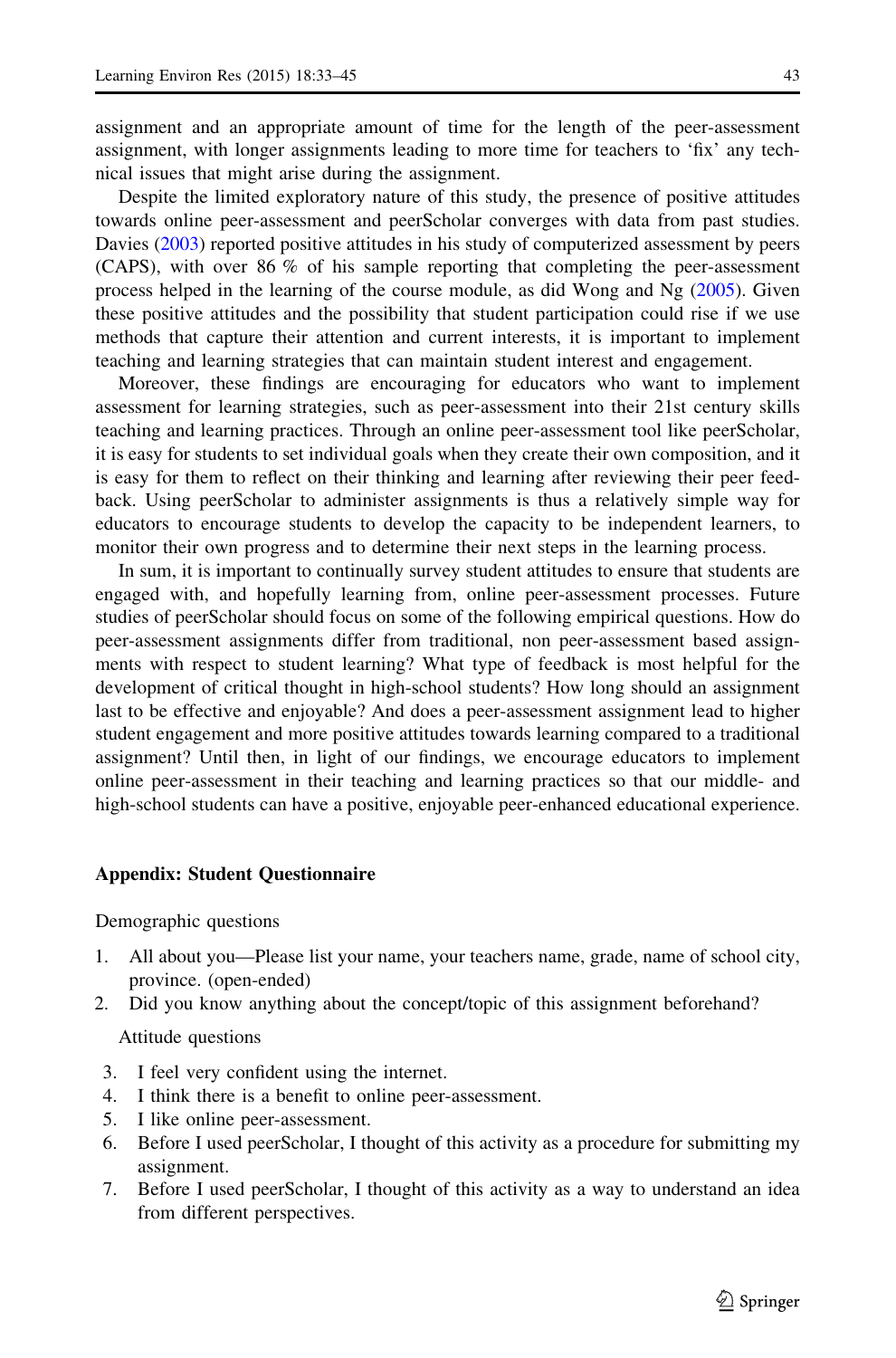- <span id="page-11-0"></span>8. After I used peerScholar, I still think of this activity as a procedure for submitting my assignment.
- 9. After I used peerScholar, I still think of this activity as a way to understand an idea from different perspectives.
- 10. It was easy to submit my composition/work in peerScholar.
- 11. It was easy to read all of my peers' work in peerScholar.
- 12. It was easy to revise and resubmit my work in peerScholar.
- 13. Overall, peerScholar was easy to use to complete my assignment.
- 14. What did you LIKE about using peerScholar? (open-ended)
- 15. What did you DISLIKE about using peerScholar? (open-ended)
- 16. What do you feel you learned from the online peer-assessment process? (open-ended)

## **References**

- Alberta Ministry of Education. (2012). Current initiatives. Retrieved from [http://education.alberta.ca/](http://education.alberta.ca/department/ipr.aspx) [department/ipr.aspx](http://education.alberta.ca/department/ipr.aspx).
- Andreasen, M., Nielsen, H., Schroder, S., & Stage, J. (2007). What happened to remote usability testing? An empirical study of three methods. In Proceedings of CHI 2007. ACM Press. Retrieved from [http://](http://www.takebay.net/data/chi07/docs/p1405.pdf) [www.takebay.net/data/chi07/docs/p1405.pdf](http://www.takebay.net/data/chi07/docs/p1405.pdf)
- Barker, L. J., McDowell, C., & Kalahar, K. (2009). Exploring factors that influence computer science introductory course students to persist in the major. In Proceedings of the 40th ACM technical symposium on computer science education (pp. 153–157). Chattanooga, TN
- Bennett, R. (2011). Formative assessment: A critical review. Assessment in Education: Principles, Policy & Practice, 18, 5–25.
- Black, P., & Wiliam, D. (1998). Inside the black box: Raising the standards through classroom assessment. Retrieved from <http://ww2.fcoe.org/uploads/cgreenlaw/blackbox.pdf>
- Canadian Council on Learning (2009). State of E-Learning. Retrieved from [http://www.ccl-cca.ca/CCL/](http://www.ccl-cca.ca/CCL/Reports/StateELearning.html) [Reports/StateELearning.html](http://www.ccl-cca.ca/CCL/Reports/StateELearning.html)
- Castillo, J. C., Hartson, H. R., & Hix, D. (1998). Remote usability evaluation: Can users report their own critical incidents? In Proceedings of CHI 1998. Los Angeles, CA, April 18–23. ACM Press, New York, NY, USA, pp. 253–254.
- Cheng, C. K., Paré, D. E., Collimore, L.-M., & Joordens, S. (2011). Assessing the effectiveness of a voluntary online discussion forum on improving students' course performance. Computers & Education, 56, 253–261.
- Cho, K., & MacArthur, C. (2010). Student revision with peer and expert reviewing. Learning and Instruction, 20, 328–338.
- Cho, K., & Schunn, C. (2007). Scaffolded writing and rewriting in the discipline: A web-based reciprocal peer review system. Computers & Education, 48, 409–426.
- Cho, K., Schunn, C., & Wilson, R. (2006). Validity and reliability of scaffolded peer assessment of writing from instructor and student perspectives. Journal of Educational Psychology, 98, 891–901.
- Clements, D. H., & Sarama, J. (2003). Young children and technology: What does the research say? Young Children, 58, 34–40.
- Couse, L. J., & Chen, D. W. (2010). A tablet computer for young children? Exploring its viability for early childhood education. Journal of Research on Technology in Education, 43, 75–98.
- Davies, P. (2003). Closing the communications loop on the computerized peer assessment of essays. Association of Learning Technology Journal, 11(1), 41–54.
- Davies, P. (2004). Don't write, just mark: the validity of assessing student ability via their computerized peer-marking of an essay rather than their creation of an essay, ALT-J, 12(3), 261–277.
- Ebner, M., Kickmeier-Rust, M., & Holzinger, A. (2008). Utilizing wiki-systems in higher education classes: A chance for universal access? Universal Access in the Information Society, 7, 199–207. doi:[10.1007/](http://dx.doi.org/10.1007/s10209-008-0115-2) [s10209-008-0115-2](http://dx.doi.org/10.1007/s10209-008-0115-2).
- Falchikov, N. (1995). Peer feedback marking: Developing peer assessment. Innovations in Education and Teaching International, 32, 175–187.
- Falchikov, N. (2001). Learning together: Peer tutoring in higher education. London: Routledge Falmer.
- Garland, V. E. (2006). Digital literacy and the use of wireless portable computers, planners, and cell phones for K–12 education. In L. Hin & R. Subramaniam (Eds.), Literacy in technology at the K–12 level: Issues and challenges (pp. 308–321). Hershey: Idea Group Publishing.